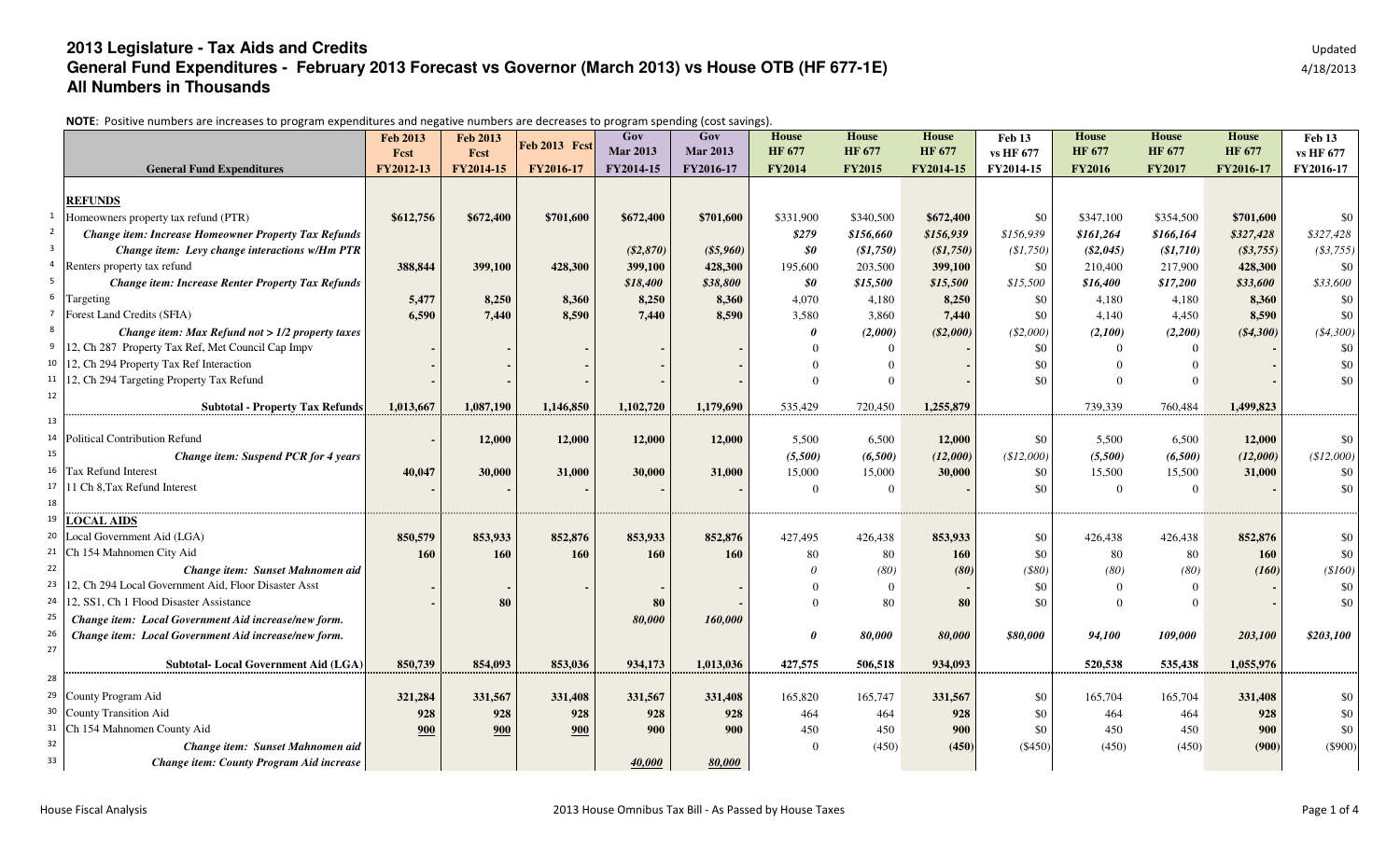|  | NOTE: Positive numbers are increases to program expenditures and negative numbers are decreases to program spending (cost savings). |  |  |  |  |  |  |  |  |  |  |  |  |  |  |  |  |  |  |  |  |  |  |  |  |  |  |  |  |  |  |  |  |  |
|--|-------------------------------------------------------------------------------------------------------------------------------------|--|--|--|--|--|--|--|--|--|--|--|--|--|--|--|--|--|--|--|--|--|--|--|--|--|--|--|--|--|--|--|--|--|
|--|-------------------------------------------------------------------------------------------------------------------------------------|--|--|--|--|--|--|--|--|--|--|--|--|--|--|--|--|--|--|--|--|--|--|--|--|--|--|--|--|--|--|--|--|--|

|          | <b>TOTLE:</b> TOSIGNO Mambers are moreases to program experience ena negative mambers are acercases to program spenam <sub>b</sub> (cost savings) |                         |                  |               |                        |                        |                               |                               |                               |                     |                               |                               |                               |                     |
|----------|---------------------------------------------------------------------------------------------------------------------------------------------------|-------------------------|------------------|---------------|------------------------|------------------------|-------------------------------|-------------------------------|-------------------------------|---------------------|-------------------------------|-------------------------------|-------------------------------|---------------------|
|          |                                                                                                                                                   | <b>Feb 2013</b><br>Fcst | Feb 2013<br>Fcst | Feb 2013 Fcst | Gov<br><b>Mar 2013</b> | Gov<br><b>Mar 2013</b> | <b>House</b><br><b>HF 677</b> | <b>House</b><br><b>HF 677</b> | <b>House</b><br><b>HF 677</b> | Feb 13<br>vs HF 677 | <b>House</b><br><b>HF 677</b> | <b>House</b><br><b>HF 677</b> | <b>House</b><br><b>HF 677</b> | Feb 13<br>vs HF 677 |
|          | <b>General Fund Expenditures</b>                                                                                                                  | FY2012-13               | FY2014-15        | FY2016-17     | FY2014-15              | FY2016-17              | <b>FY2014</b>                 | <b>FY2015</b>                 | FY2014-15                     | FY2014-15           | <b>FY2016</b>                 | <b>FY2017</b>                 | FY2016-17                     | FY2016-17           |
|          |                                                                                                                                                   |                         |                  |               |                        |                        |                               |                               |                               |                     |                               |                               |                               |                     |
| 34       | Change item: County Program Aid increase                                                                                                          |                         |                  |               |                        |                        | $\boldsymbol{\theta}$         | 30,000                        | 30,000                        | \$30,000            | 30,000                        | 30,000                        | 60,000                        | \$60,000            |
| 35       |                                                                                                                                                   |                         |                  |               |                        |                        |                               |                               |                               |                     |                               |                               |                               |                     |
|          | <b>Subtotal- County Program Aid (CPA)</b>                                                                                                         | 323,112                 | 333,395          | 333,236       | 373,395                | 413,236                | 166,734                       | 196,211                       | 362,945                       |                     | 196,168                       | 196,168                       | 392,336                       |                     |
| 36       |                                                                                                                                                   |                         |                  |               |                        |                        |                               |                               |                               |                     |                               |                               |                               |                     |
| 37       | Public Defender Cost                                                                                                                              | 531                     |                  |               |                        |                        | $\Omega$                      | $\overline{0}$                |                               | \$0                 | $\Omega$                      | $\overline{0}$                |                               | \$0                 |
| 38       | Local Impact Notes (DOF/MDE)                                                                                                                      | 428                     |                  |               |                        |                        | $\Omega$                      | $\overline{0}$                |                               | \$0                 | $\Omega$                      | $\overline{0}$                |                               | \$0                 |
| 39       |                                                                                                                                                   |                         |                  |               |                        |                        |                               |                               |                               |                     |                               |                               |                               |                     |
| 40       | Ch 366 Utility Transition Aid (cities and towns)                                                                                                  | 2,488                   | 873              |               | 873                    |                        | 779                           | 94                            | 873                           | \$0                 | $\Omega$                      | $\overline{0}$                |                               | \$0                 |
| 41       | Ch 154 Mahnomen ISD #432 Aid                                                                                                                      | 140                     | 140              | 140           | 140                    | 140                    | 70                            | 70                            | 140                           | \$0                 | 70                            | 70                            | 140                           | \$0                 |
| 42       | Change item: Sunset Mahnomen aid                                                                                                                  |                         |                  |               |                        |                        | $\Omega$                      | (70)                          | (70)                          | $(\$70)$            | (70)                          | (70)                          | (140)                         | (\$140)             |
| 43<br>44 |                                                                                                                                                   |                         |                  |               |                        |                        |                               |                               |                               |                     |                               |                               |                               |                     |
| 45       | <b>DRA</b> School<br><b>DRA</b> Non-School                                                                                                        | 17,433                  | 16,269           | 16,278        | 16,269                 | 16,278                 | 8,130                         | 8,139                         | 16,269                        | \$0                 | 8,139                         | 8,139                         | 16,278                        | \$0<br>\$0          |
| 46       |                                                                                                                                                   | 20,438                  | 20,518           | 20,518        | 20,518                 | 20,518                 | 10,259                        | 10,259                        | 20,518                        | \$0                 | 10,259                        | 10,259                        | 20,518                        |                     |
| 47       | <b>Disparity Reduction Aid (DRA)</b>                                                                                                              | 37,871                  | 36,787           | 36,796        | 36,787                 | 36,796                 | 18,389                        | 18,398                        | 36,787                        |                     | 18,398                        | 18,398                        | 36,796                        |                     |
| 48       |                                                                                                                                                   |                         |                  |               |                        |                        |                               |                               |                               |                     |                               |                               |                               |                     |
| 49       | Payments to Counties with Indian Casinos                                                                                                          | 1,548                   | 1,739            | 1,810         | 1,739                  | 1,810                  | 861                           | 878                           | 1,739                         | \$0                 | 896                           | 914                           | 1,810                         | \$0                 |
| 50       | <b>PROPERTY TAX CREDITS</b>                                                                                                                       |                         |                  |               |                        |                        |                               |                               |                               |                     |                               |                               |                               |                     |
| 51       | Res MVC School***                                                                                                                                 | 78,545                  |                  |               |                        |                        | $\Omega$                      | $\Omega$                      |                               | \$0                 | $\Omega$                      | $\Omega$                      |                               | \$0                 |
| 52       | Res MVC Non-School                                                                                                                                | 97,282                  |                  |               |                        |                        | $\Omega$                      | $\overline{0}$                |                               | \$0                 | $\Omega$                      | $\Omega$                      |                               | \$0                 |
| 53       | <b>Residential Market Value Homestead Credit</b>                                                                                                  | 175,827                 |                  |               |                        |                        | $\theta$                      | $\overline{0}$                |                               |                     | $\overline{0}$                | $\overline{0}$                |                               |                     |
| 54       |                                                                                                                                                   |                         |                  |               |                        |                        |                               |                               |                               |                     |                               |                               |                               |                     |
| 55       | Agr MVC School                                                                                                                                    | 11,548                  | 10,157           | 10,128        | 10,157                 | 10,128                 | 5,093                         | 5,064                         | 10,157                        | \$0                 | 5,064                         | 5,064                         | 10,128                        | \$0                 |
| 56       | Agr MVC Non-School                                                                                                                                | 36,181                  | 35,308           | 35,308        | 35,308                 | 35,308                 | 17,654                        | 17,654                        | 35,308                        | \$0                 | 17,654                        | 17,654                        | 35,308                        | \$0                 |
| 57       | <b>Agricultural Market Value Credit</b>                                                                                                           | 47,729                  | 45,465           | 45,436        | 45,465                 | 45,436                 | 22,747                        | 22,718                        | 45,465                        |                     | 22,718                        | 22,718                        | 45,436                        |                     |
| 58       |                                                                                                                                                   |                         |                  |               |                        |                        |                               |                               |                               |                     |                               |                               |                               |                     |
| 59       | <b>Border City School</b>                                                                                                                         | 2,738                   | 2,900            | 2,902         | 2,900                  | 2,902                  | 1,449                         | 1,451                         | 2,900                         | \$0                 | 1,451                         | 1,451                         | 2,902                         | \$0                 |
|          | 60 Border City Non-School                                                                                                                         | 10,553                  | 11,080           | 11,080        | 11,080                 | 11,080                 | 5,540                         | 5,540                         | 11,080                        | \$0                 | 5,540                         | 5,540                         | 11,080                        | \$0                 |
| 61       | Change item: Border City Disparity threshold @ 2%                                                                                                 |                         |                  |               |                        |                        | $\overline{0}$                | 1,560                         | 1,560                         | \$1,560             | 1,600                         | 1,600                         | 3,200                         | \$3,200             |
| 62       |                                                                                                                                                   |                         |                  |               |                        |                        |                               |                               |                               |                     |                               |                               |                               |                     |
| 63       | <b>Border City Disparity Credit</b>                                                                                                               | 13,291                  | 13,980           | 13,982        | 13,980                 | 13,982                 | 6,989                         | 8,551                         | 15,540                        |                     | 8,591                         | 8,591                         | 17,182                        |                     |
| 64       | Disaster Credit -School                                                                                                                           | 302                     | 145              | 64            |                        | 64                     | 103                           |                               | 145                           | \$0                 | 32                            | 32                            |                               | \$0                 |
| 65       | Disaster Credit- Non-School                                                                                                                       | 799                     | 397              | 186           | 145<br>397             | 186                    | 305                           | 42<br>92                      | 397                           | \$0                 | 93                            | 93                            | 64<br>186                     | \$0                 |
| 66       | <b>Disaster Credit</b>                                                                                                                            | 1,101                   | 542              | 250           | 542                    | 250                    | 408                           | 134                           | 542                           |                     | 125                           | 125                           | 250                           |                     |
| 67       |                                                                                                                                                   |                         |                  |               |                        |                        |                               |                               |                               |                     |                               |                               |                               |                     |
| 68       | Local Option Disaster Credit -School                                                                                                              |                         |                  |               |                        |                        |                               | $\Omega$                      |                               | \$0                 |                               | $\Omega$                      |                               | \$0                 |
| 69       | Local Option Disaster Credit- Non-School                                                                                                          |                         |                  |               |                        |                        | $\overline{0}$                | $\overline{0}$                |                               | \$0                 | $\boldsymbol{0}$              | $\boldsymbol{0}$              |                               | \$0                 |
| 70       | <b>Local Option Disaster Credit</b>                                                                                                               |                         |                  |               |                        |                        | $\Omega$                      | $\Omega$                      |                               |                     | $\Omega$                      | $\theta$                      |                               |                     |
| 71       |                                                                                                                                                   |                         |                  |               |                        |                        |                               |                               |                               |                     |                               |                               |                               |                     |
|          |                                                                                                                                                   |                         |                  |               |                        |                        |                               |                               |                               |                     |                               |                               |                               |                     |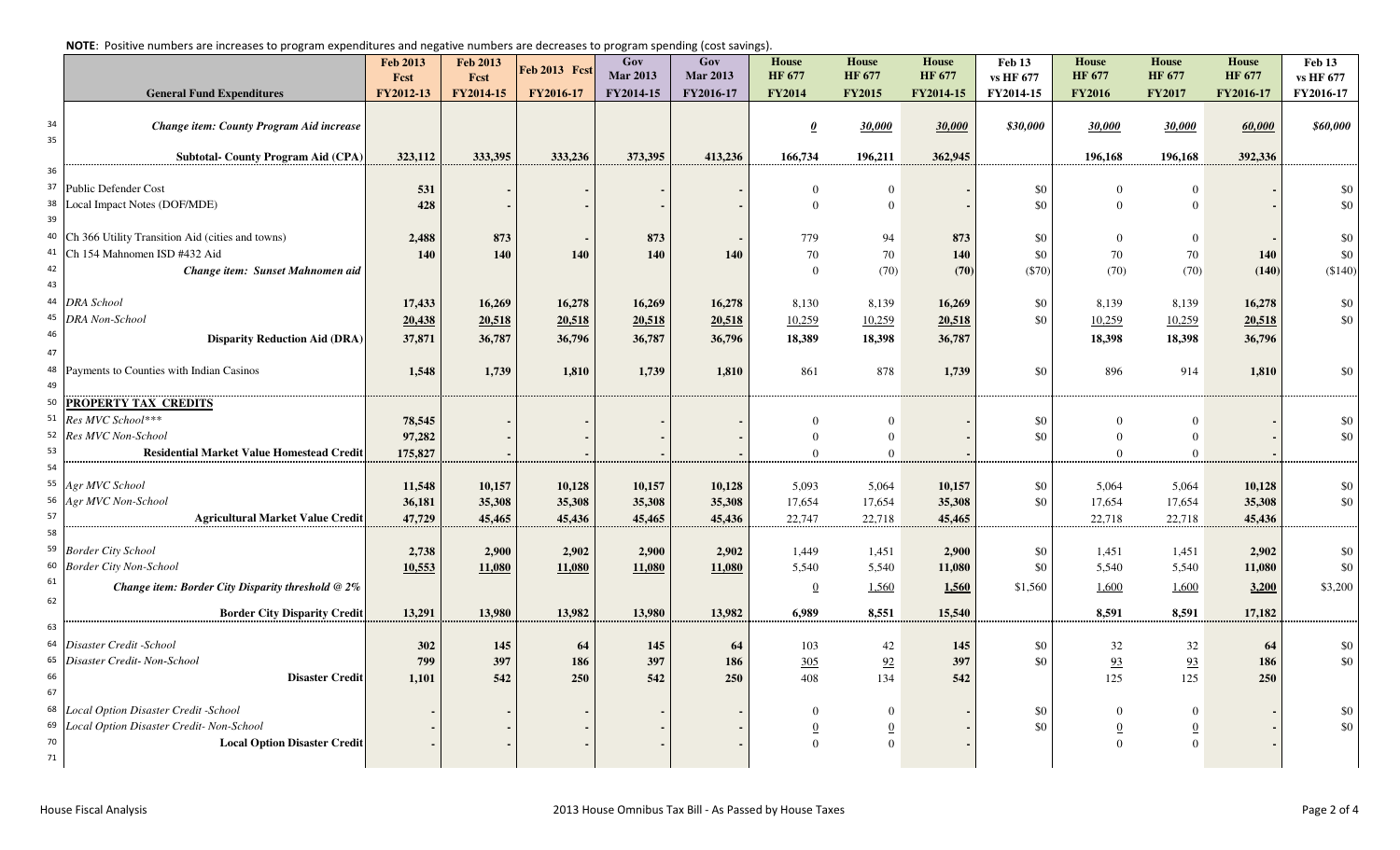|  |  | NOTE: Positive numbers are increases to program expenditures and negative numbers are decreases to program spending (cost savings). |  |  |
|--|--|-------------------------------------------------------------------------------------------------------------------------------------|--|--|
|  |  |                                                                                                                                     |  |  |

|          |                                                     | <b>Feb 2013</b><br>Fest | <b>Feb 2013</b><br>Fcst | <b>Feb 2013 Fcst</b> | Gov<br><b>Mar 2013</b> | Gov<br><b>Mar 2013</b> | <b>House</b><br><b>HF 677</b> | <b>House</b><br><b>HF 677</b> | <b>House</b><br><b>HF 677</b> | Feb 13<br>vs HF 677 | <b>House</b><br><b>HF 677</b> | <b>House</b><br><b>HF 677</b> | <b>House</b><br><b>HF 677</b> | Feb 13<br>vs HF 677 |
|----------|-----------------------------------------------------|-------------------------|-------------------------|----------------------|------------------------|------------------------|-------------------------------|-------------------------------|-------------------------------|---------------------|-------------------------------|-------------------------------|-------------------------------|---------------------|
|          | <b>General Fund Expenditures</b>                    | FY2012-13               | FY2014-15               | FY2016-17            | FY2014-15              | FY2016-17              | <b>FY2014</b>                 | <b>FY2015</b>                 | FY2014-15                     | FY2014-15           | <b>FY2016</b>                 | <b>FY2017</b>                 | FY2016-17                     | FY2016-17           |
|          |                                                     |                         |                         |                      |                        |                        |                               |                               |                               |                     |                               |                               |                               |                     |
| 72       | Prior Year Credit -School                           | 202                     | 12                      |                      | 12                     |                        | 12                            | $\mathbf{0}$                  | 12                            | \$0                 | $\overline{0}$                | $\mathbf{0}$                  |                               | \$0                 |
| 73       | Prior Year Credit-Non-School                        | 1,304                   | 46                      | 46                   | 46                     | 46                     | 23                            | 23                            | 46                            | \$0                 | 23                            | 23                            | 46                            | \$0                 |
| 74       | <b>Prior Year Credits</b>                           | 1,506                   | 58                      | 46                   | 58                     | 46                     | 35                            | 23                            | 58                            |                     | 23                            | 23                            | 46                            |                     |
| 75       |                                                     |                         |                         |                      |                        |                        |                               |                               |                               |                     |                               |                               |                               |                     |
| 76       | Wetlands Reimbursement Credit                       | 5                       |                         |                      |                        |                        | $\Omega$                      | $\Omega$                      |                               | \$0                 | $\Omega$                      | $\mathbf{0}$                  |                               | \$0                 |
| 77       | Senior Deferral Reimbursement                       | 2,592                   | 3,830                   | 6,580                | 3,830                  | 6,580                  | 1,660                         | 2,170                         | 3,830                         | \$0                 | 2,850                         | 3,730                         | 6,580                         | \$0                 |
| 78<br>79 | Disabled Veterans Market Value Exclusion            |                         |                         |                      |                        |                        |                               |                               |                               | \$0                 |                               |                               |                               | \$0                 |
| 80       |                                                     |                         |                         |                      |                        |                        |                               |                               |                               |                     |                               |                               |                               |                     |
| 81       | Bovine TB Property Tax Credit (School)              | 127                     |                         |                      |                        |                        | $\Omega$                      | $\Omega$                      |                               | \$0                 | $\Omega$<br>$\Omega$          | $\Omega$                      |                               | \$0                 |
| 82       | Bovine TB Property Tax Credit (Non-School)          | 327                     |                         |                      |                        |                        | $\overline{0}$                | $\Omega$                      |                               | \$0                 |                               | $\Omega$                      |                               | $\$0$               |
|          | <b>Bovine TB Property Tax Credit</b>                | 454                     |                         |                      |                        |                        | $\Omega$                      | $\overline{0}$                | $\mathbf{0}$                  |                     | $\theta$                      | $\Omega$                      | $\mathbf{0}$                  |                     |
| 83       |                                                     |                         |                         |                      |                        |                        |                               |                               |                               |                     |                               |                               |                               |                     |
| 84       | Taconite Tax Relief Area Aids & Credits             |                         |                         |                      |                        |                        |                               |                               |                               |                     |                               |                               |                               |                     |
| 85<br>86 | Taconite Reimbursement (School)                     | 1,122                   | 1,122                   | 1,122                | 1,122                  | 1,122                  | 561                           | 561                           | 1,122                         | \$0                 | 561                           | 561                           | 1,122                         | \$0                 |
| 87       | Supplemental Homestead (Non-School)                 | 11,066                  | 10,769                  | 10,985               | 10,769                 | 10,985                 | 5,358                         | 5,411                         | 10,769                        | \$0                 | 5,465                         | 5,520                         | 10,985                        | \$0                 |
| 88       | Replacement Taconite Prod Tax IRRR (Non-School)     |                         |                         |                      |                        | 8,233                  | 3,599                         |                               |                               | \$0                 | 4,054                         |                               | 8,233                         | \$0                 |
| 89       | Replacement Taconite Prod Tax Econ Dev (Non-School) | 5,167<br>$\mathbf{0}$   | 7,441                   | 8,233                | 7,441<br>$\mathbf{0}$  | $\mathbf{0}$           | $\overline{0}$                | 3,842<br>$\overline{0}$       | 7,441<br>$\theta$             | \$0                 | $\Omega$                      | 4,179<br>$\mathbf{0}$         | $\mathbf{0}$                  | $\$0$               |
| 90       | Replacement Taconite Prod Tax                       | 9,065                   | 9,986                   | 10,189               | 9,986                  | 10,189                 | 4,966                         | 5,020                         | 9,986                         | \$0                 | 5,084                         | 5,105                         | 10,189                        | \$0                 |
| 91       | Subtotal Repl Taconite Production Tax               | 14,232                  | 17,427                  | 18,422               | 17,427                 | 18,422                 | 8,565                         | 8,862                         | 17,427                        |                     | 9,138                         | 9.284                         | 18,422                        |                     |
| 92       |                                                     |                         |                         |                      |                        |                        |                               |                               |                               |                     |                               |                               |                               |                     |
| 93       | <b>LOCAL PENSION AIDS</b>                           |                         |                         |                      |                        |                        |                               |                               |                               |                     |                               |                               |                               |                     |
| 94       | Aid to Police & Fire                                | 162,306                 | 168,279                 | 177,955              | 168,279                | 177,955                | 82,974                        | 85,305                        | 168,279                       | \$0                 | 87,723                        | 90,232                        | 177,955                       | \$0                 |
| 95       | Police/Fire Additional Amortization Aid             |                         |                         |                      |                        |                        | $\Omega$                      | $\overline{0}$                |                               | \$0                 | $\overline{0}$                | $\mathbf{0}$                  |                               | \$0                 |
| 96       |                                                     |                         |                         |                      |                        |                        |                               |                               |                               |                     |                               |                               |                               | \$0                 |
| 97       | Police/Fire Amorization Aid (Open)                  | 2,484                   | 3,506                   | 3,506                | 3,506                  | 3,506                  | 1,753                         | 1,753                         | 3,506                         | \$0                 | 1,753                         | 1,753                         | 3,506                         | \$0                 |
| 98       | Redirected Amortization Aid - TRFA + St Paul        | 4,154                   | 4,154                   | 4,154                | 4,154                  | 4,154                  | 2,077                         | 2,077                         | 4,154                         | \$0                 | 2.077                         | 2,077                         | 4,154                         | $\$0$               |
| 99       | Police/Fire Supplemental Amortization Aid (Open)    | 1,524                   | 2,000                   | 2,000                | 2,000                  | 2,000                  | 1,000                         | 1,000                         | 2,000                         | \$0                 | 1,000                         | 1,000                         | 2,000                         | $\$0$               |
|          | 100 Firefighters Relief Reimbursements              | 1,341                   | 1.340                   | 1,340                | 1,340                  | 1,340                  | 670                           | 670                           | 1,340                         | \$0                 | 670                           | 670                           | 1,340                         | $\$0$               |
| 101      |                                                     |                         |                         |                      |                        |                        |                               |                               |                               |                     |                               |                               |                               | \$0                 |
|          | 102 Public Employees Retirement Assoc. (PERA) Aid   | 28,645                  | 28,634                  | 28,634               | 28,634                 | 28,634                 | 14,317                        | 14,317                        | 28,634                        | \$0                 | 14,317                        | 14,317                        | 28,634                        | \$0                 |
| 103      | Subtotal Local Pension Aids                         | 200,454                 | 207,913                 | 217,589              | 207,913                | 217,589                | 102,791                       | 105,122                       | 207,913                       |                     | 107,540                       | 110,049                       | 217,589                       |                     |
| 104      |                                                     |                         |                         |                      |                        |                        |                               |                               |                               |                     |                               |                               |                               |                     |
|          | <sup>105</sup> Other Expenditures                   |                         |                         |                      |                        |                        |                               |                               |                               |                     |                               |                               |                               |                     |
| 106      | PILT for DNR Owned Lands                            | 51,489                  | 51,927                  | 55,332               | 51,927                 | 55,332                 | 25,851                        | 26,076                        | 51,927                        | \$0                 | 26,301                        | 29,031                        | 55,332                        | \$0                 |
|          | 107 PILT for DOT Owned Lands                        |                         |                         |                      |                        |                        | $\Omega$                      | $\overline{0}$                |                               | \$0                 | $\theta$                      | $\Omega$                      |                               | \$0                 |
| 108      |                                                     |                         |                         |                      |                        |                        |                               |                               |                               |                     |                               |                               |                               |                     |
| 109      | <b>Other Aids and One-Time Appropriations</b>       |                         |                         |                      |                        |                        |                               |                               |                               |                     |                               |                               |                               |                     |
|          | 110 Ch 389, Disaster Relief St Charles/Ottertail    |                         |                         |                      |                        |                        | $\boldsymbol{0}$              | $\Omega$                      |                               | \$0                 | $\Omega$                      | $\overline{0}$                |                               | \$0                 |
|          | 111 Ch 389, Council on Results Perform Measuremt    | 1,092                   | 970                     | 988                  | 970                    | 988                    | 483                           | 487                           | 970                           | \$0                 | 492                           | 496                           | 988                           | \$0                 |